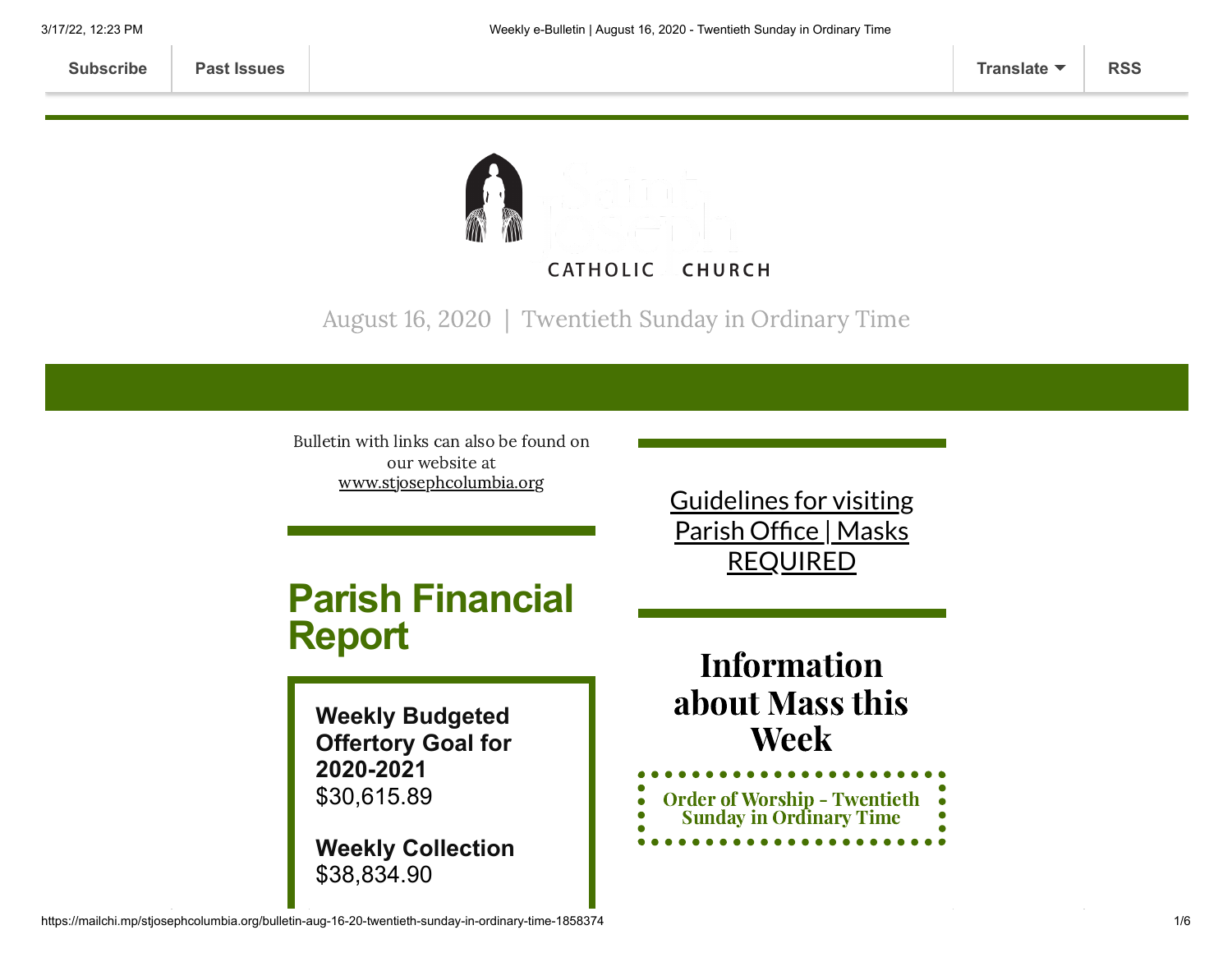#### Click on image below to enlarge



**BICENTENNIAL CHURCH** IMPROVEMENTS Covered entrance from the small enrivard entrance and the Bonham side entrance Replace the one existing restroom with three handicap accessible restrooms Improve the cry room space



It is with great joy that we are announcing the resumption of Mass in our beautiful Church starting the week of September 1, 2020! Please look for the detailed plans for Daily Mass and Weekend Masses in the bulletin, on

attending Daily and Weekend Masses at St. Joseph's

 $\overline{\phantom{a}}$ information about

Our livestream Masses can be found on our Facebook page and YouTube Channel: [https://www.facebook.com/stjosephcolum](https://www.facebook.com/stjosephcolumbia/) bia/ [https://www.youtube.com/c/StJosephCath](https://www.youtube.com/c/StJosephCatholicChurchColumbiaSC) olicChurchColumbiaSC Broadcasting on 90.9 FM

> [Click](https://www.stjosephcolumbia.org/mass-intentions) **[Here](https://www.stjosephcolumbia.org/mass-intentions)** for Mass I[ntentions and to](https://www.stjosephcolumbia.org/mass-intention-requests) **Request** a Mass Intention

> > In [Memoriam](https://www.stjosephcolumbia.org/in-memoriam)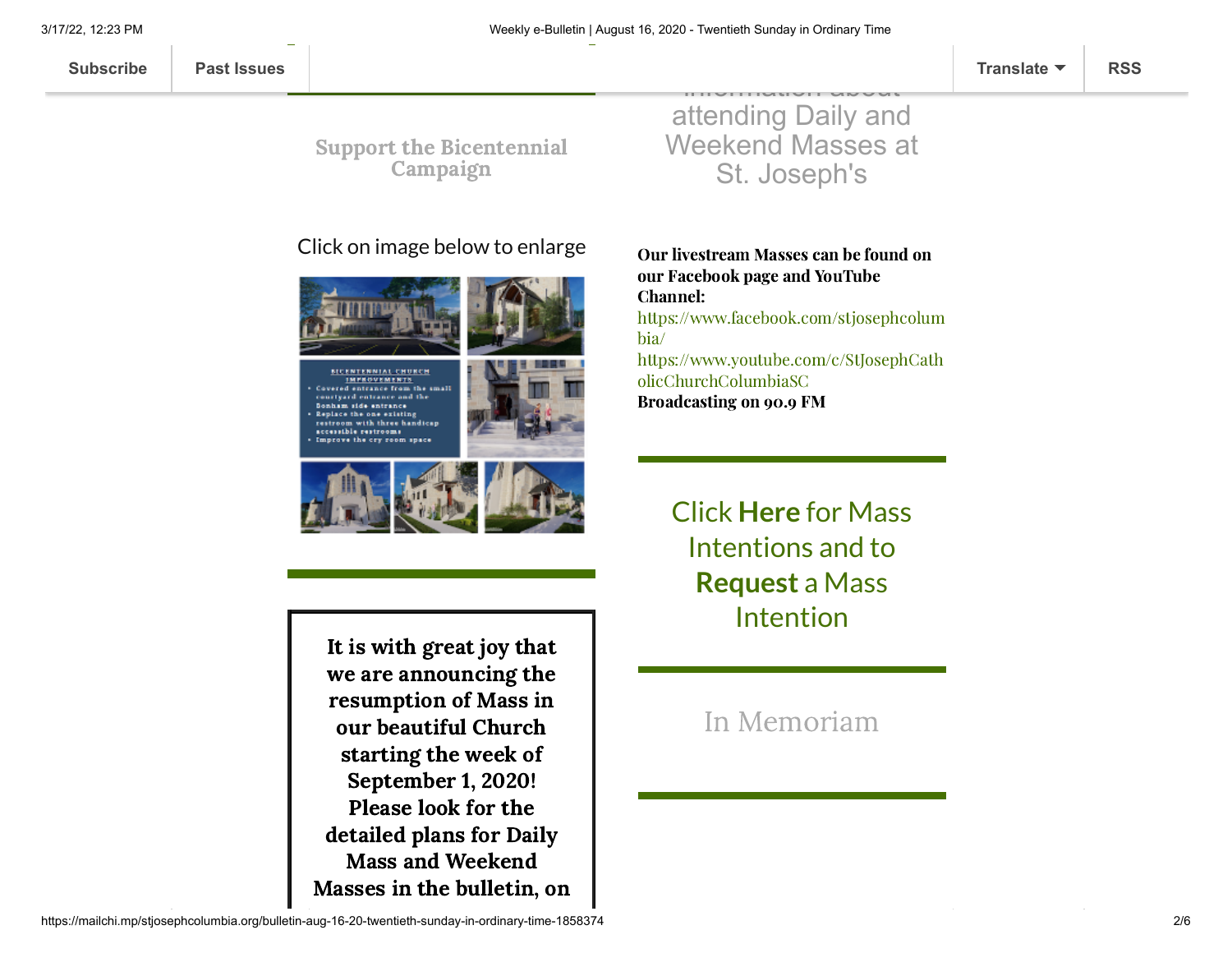**[Subscribe](http://eepurl.com/ded6Lz) [Past Issues](https://us9.campaign-archive.com/home/?u=7399f6b35c8ab775fb1714c3d&id=770b4a80d3) [Translate](javascript:;) [RSS](https://us9.campaign-archive.com/feed?u=7399f6b35c8ab775fb1714c3d&id=770b4a80d3)**

### communications next week.

Daily Mass in the Church will resume the week of September 1, Tuesday through Friday at 730 AM. Weekend Masses in the Church will resume September 12 and 13, at 5:30 PM on Saturday, 8:00 AM, and 1215 PM on Sunday. We will continue to livestream our 10:30 AM Mass, with it being closed to the public. We are in the process of designing a plan for a return to offering Masses back in the Church. Our first consideration is the health and safety of our church family. But whatever our plan, the decision of when to attend church is something each person must make individually. Attending Mass during this pandemic is completely voluntary. The



#### **Join Us for Eucharistic Adoration on Tuesdays**

**Click Here for the Signup [Schedule](https://www.stjosephcolumbia.org/copy-of-eucharistic-adoration-signu)**

> **Details about Resuming [Confessions](https://www.stjosephcolumbia.org/confessions)**

*Please Pray for the [Homebound/Sick of](https://www.stjosephcolumbia.org/pray-for-the-homebound-sick-of-pari) the Parish*

Rosary Vigil for Life Saturday, August 15, 2020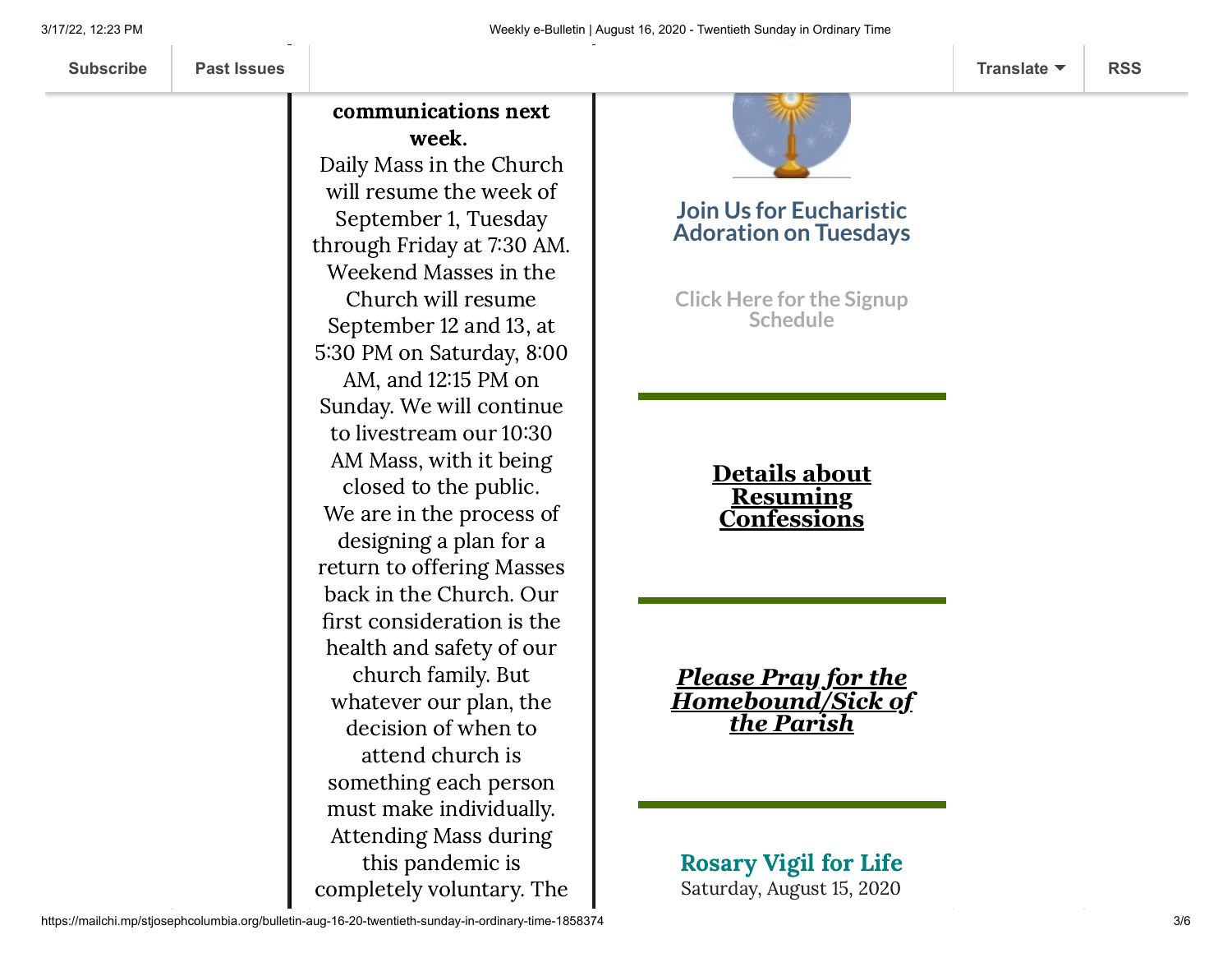Mass until further notice. Even with every conceivable precaution we are taking, we know some will still feel uncomfortable attending again for some time. We fully understand and respect that decision, and for those parishioners, we will continue to livestream our Daily Masses (T-F at 12:00 PM) and 10:30 AM Sunday Masses. As always, we ask those who are sick, caring for someone who is sick, immunecompromised, or otherwise at higher risk to remain at home and watch the Mass online. While we do not know all God has planned for the future, we know He will continue to guide and protect us through these most difficult of times.

Please join in this powerful prayer to end abortion on the Solemnity of the Assumption of the Blessed Virgin Mary.

Pray with us on Zoom or on location at Planned Parenthood of Columbia, 2712 Middleburg Dr., Suite 107 Columbia, SC 29204 (physical distancing & mask required) Note: Park across the street from Planned Parenthood. Do NOT park in their parking lot. For Zoom meeting ID, contact [stgiannaguild@gmail.com](mailto:stgiannaguild@gmail.com) For further information, please contact The Office of Family Life 803.547.5063 [familylife@charlestondiocese.org](mailto:familylife@charlestondiocese.org)

**Update from St. Vincent de Paul Society** The **FOOD PANTRY** will now be OPEN EVERY WEDNESDAY from 8:30 - 11:30 AM.

When you, or someone you know, has furniture or bedding that needs a good home, please remember our **FURNITURE MINISTRY**. This ministry provides an opportunity to give to those who have nothing.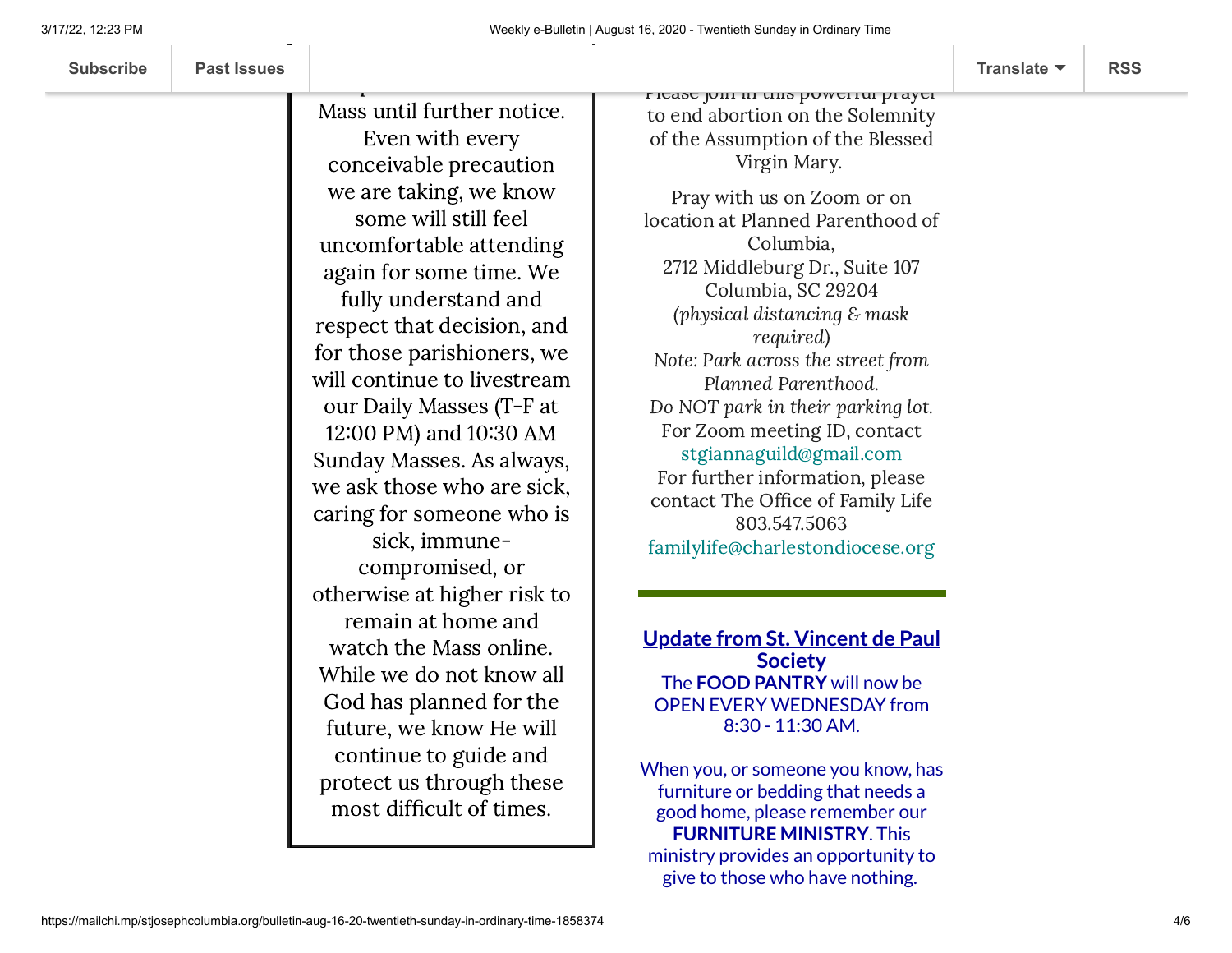

#### Information on 2020/2021 Religious Education Program for Children

Parents can now find information and register for CCD on our website (link below). We are still actively seeking volunteers to ensure that we are able to offer all classes this year. Thank you for considering volunteering. Contact [ben@stjosephcolumbia.org](mailto:ben@stjosephcolumbia.org) or call the parish office (803.254.7646) with questions or to volunteer.

Click HERE for More Information & [Registration](https://www.stjosephcolumbia.org/faith-formation-ccd) **Details** 

at 803.724.8666. We even pick up donations, so it's a win-win for all!





We're excited to be back on campus! We extend a special welcome to our new families and new faculty. Important Dates: Student Orientations begin the